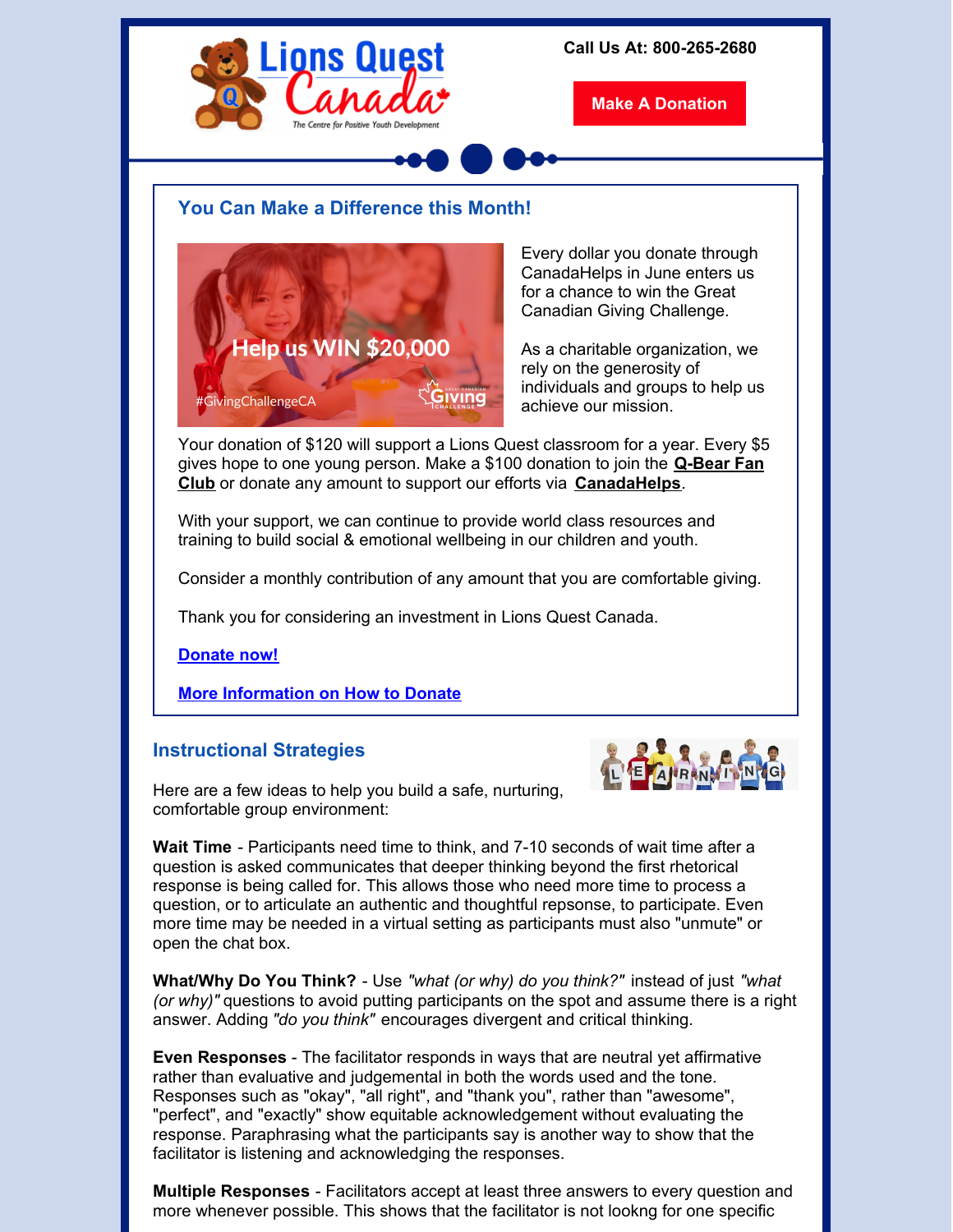answer. If participants have trouble coming up with three, the facilitator may offer some of their own.

*Source: Lions Quest Universal Program Guide*

# **Are you using Lions Quest**



**Programs?** We'd like to hear from you. This very brief survey will provide us with valuable feedback.

> Please take a moment to let us know how it is going. We'll randomly draw from all submissions received by July 15 for a special gift. You will need to include your name if you want to be eligible for the prize.

# **Lions Quest [Feedback](https://forms.gle/EF69jN37TnEBzGHW9)**

# **Upcoming Social Emotional Learning Resources & Training**

### **Please share widely!**

Here are the confirmed upcoming dates for our virtual training sessions for Lions Quest Social Emotional Learning (SEL) schoolbased programs - more will be added soon:



#### **Tuesday August 16 - 1-3 pm EDT Thursday August 25 - closed Friday August 26 - closed**

Each training session is limited to a maximum of 15 participants, and the \$350 fee will include the training as well as the curriculum resource package for one grade level. **Lions Clubs or Districts may be willing to sponsor participation.** Register early to avoid disappointment, and to ensure that you receive your material in time to prepare for the training session.

## **Workshop Flyer including [Registration](https://files.constantcontact.com/235136ea001/974d9211-2c1a-4cff-8e82-8fac8f44d6f7.pdf?rdr=true) Link**

**Lions Quest Program [Overview](https://files.constantcontact.com/235136ea001/328b2703-8ed4-4fe6-81ea-eb72672a3dc8.pdf?rdr=true)**

#### **[Sample](https://files.constantcontact.com/235136ea001/106cbe5e-b955-4203-ad01-c21a3f2f0c18.pdf?rdr=true) Lesson**

If you are interested in a hosting a training session for your own group please [contact](mailto:kay@lionsquest.ca) us.

If you were trained on a previous version of the program and would like the latest edition, you can order it on our [website](https://www.lionsquest.ca/) for \$199.95 plus shipping & taxes. You may also be interested in participating in the workshop as a refresher. Sponsorship from your local Lions Club may be available for this upgrade.

**Visit Our [Website](https://www.lionsquest.ca/)**